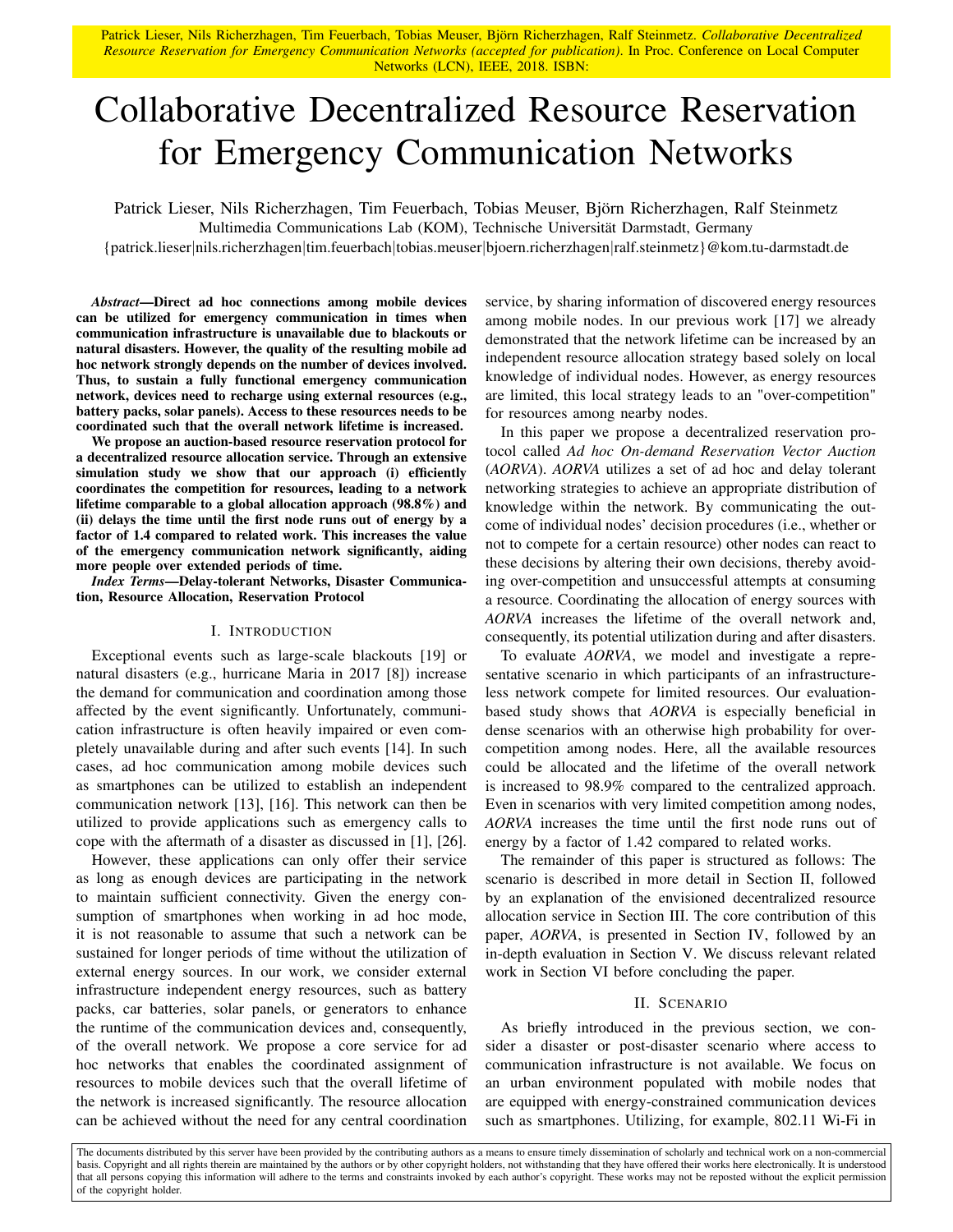ad hoc mode, the respective devices are able to communicate directly with each other within a given range, forming a Mobile Ad Hoc Network (MANET). We assume that each device is equipped with one or multiple applications that utilize the MANET to provide emergency services such as the possibility to search for family and friends, exchange situationdependent information with authorities, or call for help [16].

Devices are equipped with a battery and consume power based on their current state (e.g., is GPS enabled for navigation or are messages sent and received). If the battery is drained, the respective device is no longer able to participate in the network. Given that the aforementioned applications should provide their service for as long as possible to *everyone*, they heavily rely on a dense and fully functional network. Therefore, energy as an external resource can be utilized to extend the runtime of a device. Within our scenario, these resources (e.g., battery packs) can be discovered and consumed by a device. Whether or not a discovered resource is consumed by a device is determined by our decentralized resource allocation service, as described in more detail in Section III.

We assume that the amount of energy by a resource is limited, leading to a potential depletion of the resource over time. In our scenario, resources broadcast their availability and their remaining amount of energy to nearby devices using socalled Resource Demand Beacons (RDB). Also, nodes discovering a resource can generate those RDBs. When receiving an RDB, devices with energy demand can move to the respective resource and consume all or a fraction of the provided energy.

The decentralized resource allocation service ensures that devices that discovered an RDB share availability information with other surrounding devices. This decentralized shared knowledge about available resources enables mobile users out of direct reach of the resources to decide, whether or not they want to spend time and energy to approach a given resource by diverting from their current path.

To model the explorative behavior of humans, the target location is either chosen from a pre-defined set of *attraction points* representing open spaces where people tend to gather in emergency situations or a random location to model people that are actively searching for relatives, first-aiders, or resources. To reach a target location, users follow streets and walkways resulting in some parts of the considered area being visited less frequently than others. This mobility model, as further discussed in Section V, leads to natural movement patterns of users between different places on a map [21].

## III. DECENTRALIZED RESOURCE ALLOCATION SERVICE

The proposed scenario results in two main challenges: *learning about new resources* and, consequently, *deciding whether or not to approach and consume* a resource.

Regarding the first challenge, we assume that the location and arrival time of new resources cannot be predicted by the nodes. While moving around, nodes may discover new resources but may not be interested in them for the time being. To share this information with nodes in need of resources, a node discovering an RDB generates a resource advertisement. Advertisements created by a node or received from others are placed in the node's advertisement store. For each RDB corresponding to a resource, only the most recent advertisement is stored. To reduce the amount of outdated information, advertisements are removed from the store when their generation timestamp exceeds a configured *memory span*. To share advertisements among nodes, each time a node updates its store, it broadcasts a copy of the advertisement with an increased hop count. A receiving node does not rebroadcast a message if the maximum hop count is reached (*TTL*) or if it has more current information of the RDB.

Since a low-density network faces frequent disconnectivity, only a few nodes can be reached by advertisement flooding [5]. Thus, we employ a variant of the epidemic routing protocol SPIN-1 [10] as a *Store-Carry-Forward* approach. The protocol uses a three-way handshake to exchange information.

Assuming discovery and advertising of new resources, the second challenge is deciding whether or not it is worthwhile to approach and consume certain resources at a given point in time. Due to the scarcity of resources, it may not always be the best decision to pursue all known resources. Others may already have taken a resource before the node arrives, resulting in wasted time and undesired detours.

The *Decentralized Resource Allocation Service* decides autonomously whether a node should compete for a resource. The service consists of three components: a *demand evaluator*, a *cost mapper*, and a *selection strategy* as detailed in the following. The *demand evaluator* determines whether a node is currently requiring resources, and if so, initiates the resource selection process. Demand can be derived, for example, from the battery charge state of a node. On each node a *cost mapper* computes the individual costs for known resources stored in the advertisement store. The calculation takes into account the resource amount, the distance, and the estimated energy cost to obtain the selected resource. The *selection strategy* uses the obtained cost for each resource as input to select the resource that the node should approach next. Therefore, it may draw on additional information as later discussed for *AORVA*. Once a resource is selected by the aforementioned procedure, the user is alerted and guided to the resource. Incoming advertisements are constantly monitored for better options and depleted resources to adjust the selection accordingly.

#### *A. Node States and Energy Consumption*

Guiding a user towards a resource leads to higher energy consumption, given that GPS is utilized and the screen needs to be active now and then to display directions. Therefore, we distinguish three energy consumption states: ROAMING, HEADING, and OFFLINE. Per default, nodes are in ROAMING state and follow their personal movement policy. In this state, the node's current energy level  $e_c$  is reduced by  $E_r$  per second. If  $e_c$  is zero, the node stops communicating and changes to OFFLINE, from which it cannot recover. When selecting and approaching a resource, it enters the HEADING state consuming  $E_h$  resources instead. We require  $E_h > E_r$  to reflect the additional energy required by the phone's screen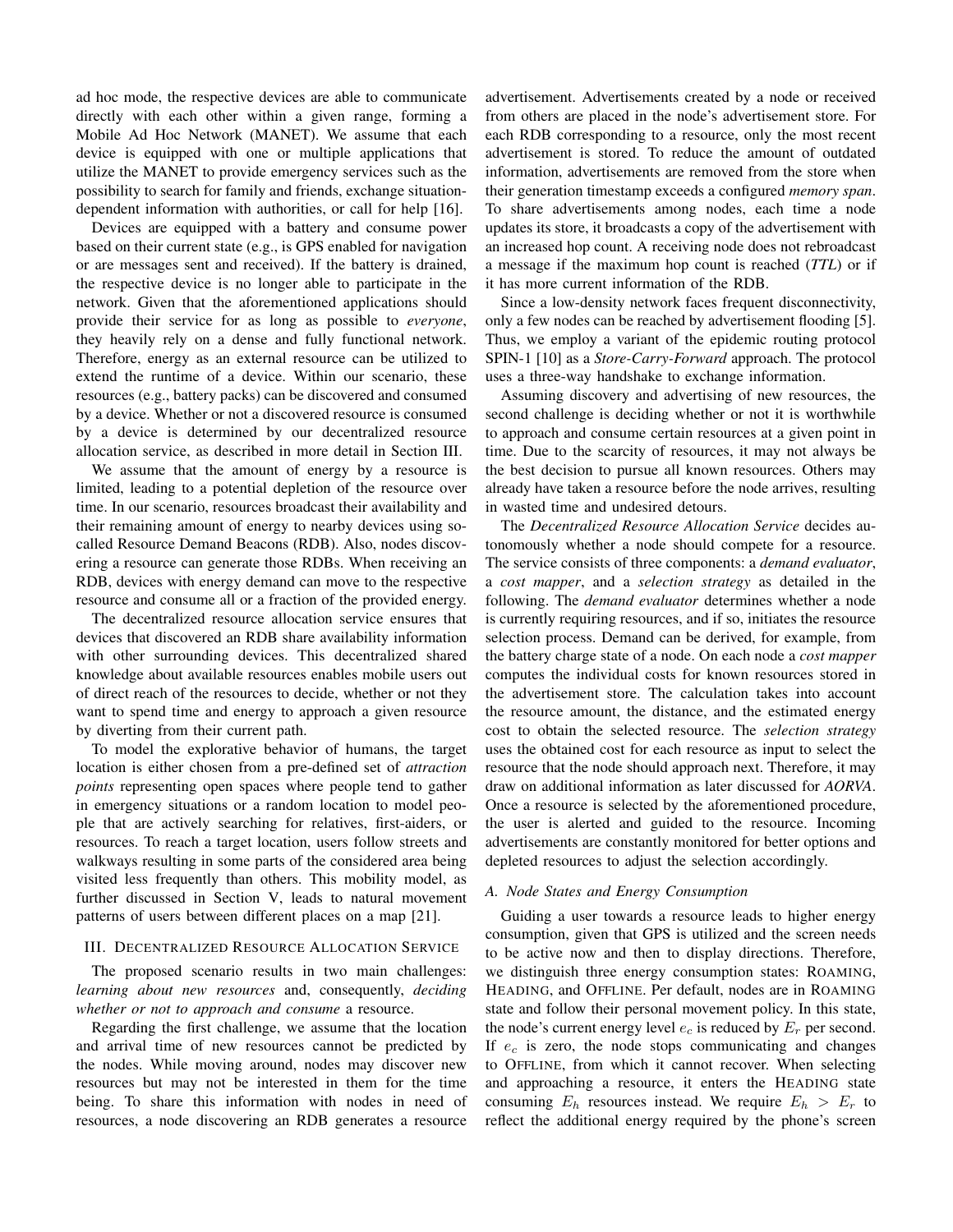and GPS component [17]. Nodes return to ROAMING either after arriving at the resource or if the selection strategy decides that pursuing the target is no longer worthwhile.

For simplicity, charging at a resource is assumed to happen instantly. Nodes try to maximize their own profit by transferring as much energy as possible from a resource, up to their maximum capacity e*max*. If the available amount at an RDB has changed, it increases its *Beacon Sequence Number* (BSN) when announcing its presence with the updated information. A threshold is used to determine whether a node currently has demand for a resource. In this work, we consider the cost mapper *MinDistance*, which assigns each resource a cost of  $-1/d$ , with d being the distance between node and resource. Based on the node's velocity  $v$  and the expected energy consumption in HEADING, the cost mapper determines the set of unreachable or unprofitable resources.

## *B. Resource Selection Strategies*

We proposed a set of basic selection strategies in our previous work [17], which we use as a baseline for the evaluation of the *AORVA* protocol proposed in this paper. In the following, we briefly introduce these basic strategies before discussing *AORVA* in detail. The *Greedy Selection* strategy always chooses the resource with the least cost regarding energy and time required to approach it, regardless of the overall demand in the network. Still, nodes exchange information about available resources by forwarding the respective advertisements. With the *En Passant* strategy, nodes do not exchange advertisements with each other and only take resources if they have demand and are currently within the discovery range of a resource. Resource locations are forgotten as soon as that range is left. The *En Passant* strategy constitutes the lowest baseline in that no cooperative mechanisms are employed. Lastly, a centralized *Reservation Oracle* is used as the upper baseline. This strategy is aware of the location and amount of all resources. Nodes reserve resources at the *Oracle* in a first-come, first-serve manner. Like *Greedy Selection*, the *Oracle* assigns resources by minimizing the costs for each user; however, it takes all existing reservations into account and, thus, prevents over-competition.

## IV. AD-HOC ON-DEMAND RESERVATION VECTOR AUCTION PROTOCOL

*AORVA* is based on the concept of a shared auction: by expressing and communicating interest in a given resource together with a *bid* based on the distance to the resource, other nodes can decide beforehand, whether it is worthwhile to approach an RDB. In addition to their interest in general, nodes include the amount they intend to take from the given resource, enabling other nodes to benefit from knowledge about spare capacity even if they did not initially win the auction. We model such an auction in a decentralized fashion by proposing the *Ad Hoc On-demand Reservation Vector Auction* (*AORVA*) protocol. The protocol design is inspired by the Ad Hoc Ondemand Distance Vector Routing [18] protocol and the Chaos protocol for consensus in all-to-all data sharing [15].

A node maintains a single *reservation vector* for each known RDB with information about the IDs and desired amounts of resources of reserving nodes. Nodes reserve resources by sending out *reservation requests* containing the reservation vector for the target RDB, updated to now include themselves, to other nodes. This *reservation requests* are resend periodically defined by the *Reservation Repetition Interval*. Receivers combine this vector with their local copy. If the requester's reservation is still included, they forward the request to their neighbors; otherwise, they reply with a *reservation response*. Due to mobility and potential disruptions of connectivity, the distributed reservation information can be inconsistent from a global point of view. However, *AORVA* ensures that combining two reservation vectors is deterministic and is therefore able to come to a locally consistent assignment of nodes to RDBs.

Each reservation is associated with a *bid*, and reservations by nodes are granted in order of their bid, from highest to lowest. To reduce the effect of outdated reservations in the network, *reservation vectors* will not be considered for new reservations, if they extend the *Reservation Vector Lifetime*.

#### *A. Reservation Vectors and the Auction Merge Operation*

When a node learns about an RDB, it creates a new reservation vector containing the RDB's *BeaconID*, its last known *Beacon Sequence Number* (BSN), the advertised amount of resources *emax*, and an initially empty set of reservations *R*. The vector is kept separately from advertisements. If the node receives an advertisement for the same RDB with a different *emax*, the vector is replaced with a new empty vector; otherwise, only the BSN is updated. A reservation takes the form of (*NodeID*, *RSN*, *eres*, *bid*, *t*), where *NodeID* is the node's globally unique identifier; *RSN* the node's *Request Sequence Number*, which is incremented on every request; *eres* the share of resources reserved at the RDB; *bid* the node's bid used during the merge auction; and *t* the timestamp of the reservation's creation. It holds that  $e_{max} \ge \sum_{r \in R} r.e_{res}$ .

The RSN is used to remove obsolete reservations by a node and to ensure that it can only reserve resources for at most one RDB simultaneously. Nodes keep track of the highest known RSN for every other node  $c$ , and remove reservations by c with lower RSNs from their local resource vectors before performing an auction merge. Nodes do not modify the contents of reservations made by others; especially, they do not decrease the amount of resources reserved *eres*. If during a merge auction the resources not yet assigned to a reservation do not support the requested amount completely, the reservation is not granted and removed from the vector. The creation time *t* serves two purposes. Firstly, reservations expire after some time, which is necessary since the respective node could have gone offline or changed its interest in the meantime, but in lack of a path between the two nodes, this information did not arrive at the node that stored the obsolete reservation. Secondly, *t* is used during auction merge to project bids. For example, if a node's distance to the RDB is used as the bid type, it is necessary to estimate how much the node decreased the distance to its target since it issued the reservation.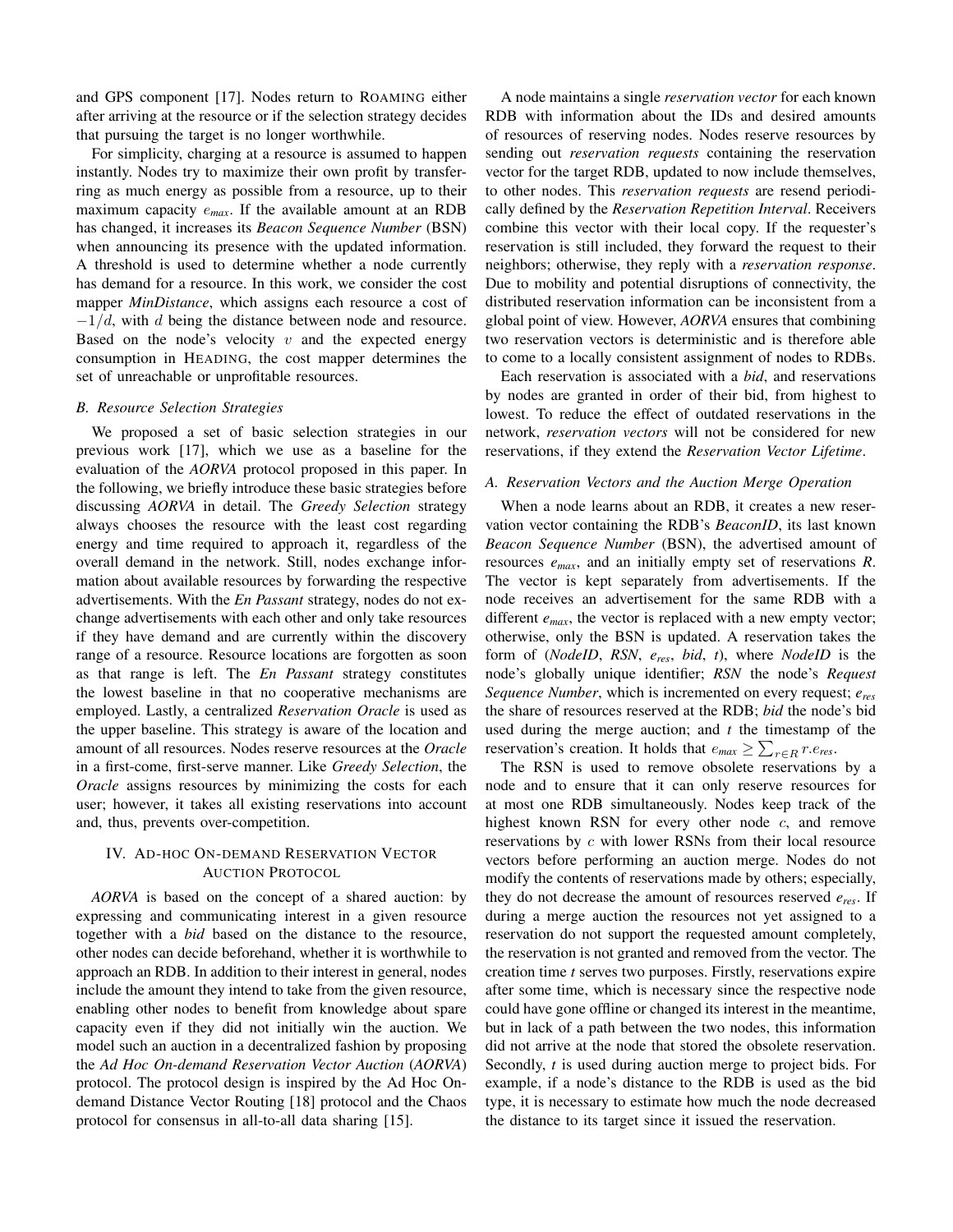For an auction merge operation at time point  $t'$ , we use a combined distance- and energy-based bid type based on the concept of charging wireless sensor nodes in [29]. We use the operator ⊕ for the auction merge operation. The auction merge operation is (i) symmetric and (ii) unambiguous: For (i), given vectors A, B, it fulfills  $A \oplus B = B \oplus A$ . This is true due to the sorting of auctions by their bid. Thus, exchanging A and B will have no effect. Only if the bids are equal, this sorting would have no effect, but due to the continuity of the distance this never happened in our simulations. For (ii),  $A \oplus B = C \Rightarrow A \oplus C = C \wedge B \oplus C = C$  holds true, as we preserve meta-information in the merge operation to prevent redundant merges.

Nodes are assumed to be in an emergency state if their resources are below a certain threshold (we used 10% in our experiments). Nodes use a bid of  $1/d$  in emergency state and −d otherwise, with d being the distance between node and RDB at reservation creation time. In emergency state, bids are projected as  $(bid^{-1} + (t'-t)v)^{-1}$ ), otherwise distancebased projection is used with max $(bid + (t'-t)v, 0)$  using a velocity estimate v.

Auction merge as outlined in Algorithm 1 is performed by a node each time it receives (or creates) a reservation vector contradicting its local copy, and results in a new vector combining the information. Vectors with obsolete BSNs are automatically rejected since the reservations are based on old resource availability information. Next, we remove expired reservations and reservations with RSNs lower than the last known RSN for that node. Using the projected bid values, the resources available at the RDB are distributed, starting with the reservation with the highest bid. If the requested amount exceeds the amount of resources left, the reservation is dropped from the vector, and reservations with lower bids have a chance of being granted. Afterwards, the node that held the merge auction replaces its local reservation vector for the respective RDB with the updated version.

## *B. Generation of Reservation Requests*

Like in *Greedy Selection*, the selection strategy that uses *AORVA* chooses the RDB with the least cost as its target. It only considers RDBs for which there are advertisements in the store. Instead of assuming the advertised amount of resources, it calculates the maximum amount of available resources considering existing reservations in its local vector and the node's current bid, even if this would result in other nodes being removed from the vector. If a suitable RDB has been found, the node increases its RSN and creates a reservation vector. This vector contains a single reservation by the node itself with the maximum amount of available resources or the amount necessary to charge back to 100% (whichever is lower), the current time, RSN and bid, and merges it with the corresponding local vector. Next, the node generates a reservation request *RReq*(NodeID, RSN, Adv, R, HSeq, TTL) with its unique identifier NodeID, its current RSN, the RDBs advertisement, the local reservation vector R, a maximum hop count TTL, and the sequence of hops passed

Algorithm 1 Auction merge algorithm.

```
procedure AUCTIONMERGE(A, B)if A.BSN < B.BSN \wedge A.e_{\text{max}} \neq B.e_{\text{max}} then
         \uparrow Bend if
     if B.BSN < A.BSN \wedge B.e_{\text{max}} \neq A.e_{\text{max}} then
         \uparrow A
     end if
     Union[] \leftarrow \emptysetfor r \leftarrow A.R \cup B.R do
         if \neg \text{expired}(r) \land \neg \text{obsolete}(r \text{. RSN}) then
               if r. Nodel D \in Union then
                   if Union[r.ConsumerId].RSN < r.RSN then
                        Union[r.\text{NodeID}] = rend if
               else
                   Union|r.NodeID|rend if
         end if
     end for
     e_{\text{left}} \leftarrow A.e_{\text{max}}R \leftarrow \{\}for r \leftarrow reservations in Union sorted in descending
order of bid value at current time t' do
         if e_{\text{left}} \geq r.e_{\text{res}} then
              e_{\text{left}} \leftarrow e_{\text{left}} - r.e_{\text{res}}R \leftarrow R \cup \{r\}end if
     end for
     ↑ new ReservationVector(A.BeaconID, max(A.BSN,
B.BSN), A.e_{\text{max}}, R)
end procedure
```
HSeq initially only containing the node itself. The protocol is optimistic as there is no form of reservation acknowledgments by other nodes. After broadcasting the RReq, the node starts HEADING towards the RDB immediately. It is only informed if its reservation has been denied, in which case a reservation response RResp is generated.

The node stops HEADING if (i) after merging a reservation vector from a RReq or RResp for the target RDB, the node's reservation is no longer granted, or (ii) the node receives a new advertisement and reevaluates its decision. By sending a new RReq with an increased RSN, the node implicitly withdraws its previous reservation. However, the node may also choose to no longer pursue any RDB. In this case, the node cancels the reservation by sending a RReq for the last targeted RDB with the increased RSN and a reservation of 0 resources.

Due to mobility, the neighbor set and reachable nodes change frequently. To discover new competitors, the node periodically (Reservation Repetition Interval) sends out a new RReq with an updated bid, creation time, and RSN.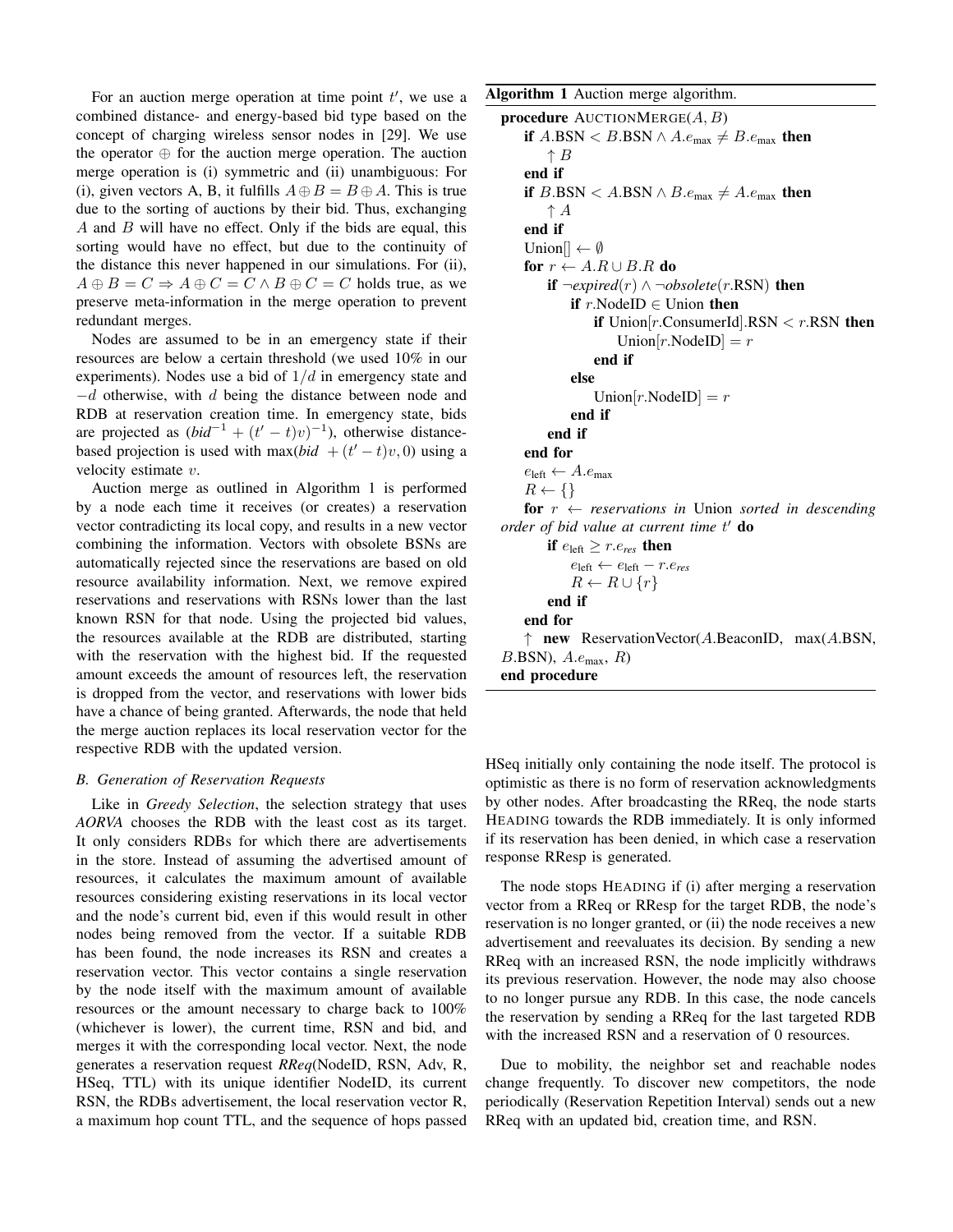

Figure 1: Forwarding a RReq by node A in *AORVA* with reservations in the form of (NodeID, RSN, reserved resources, bid, creation time). Local vectors at nodes are marked with dashed lines. The merging of vectors from the response is omitted.

#### *C. Forwarding Requests and Sending Responses*

The RReq is flooded up to a number of TTL hops. On receiving a RReq, a node first compares the request's RSN with the value for the given NodeID in its local table. If the same or a higher RSN has already been seen, the RReq is dropped. Next, it updates its local advertisement store with the advertisement contained in the request. If this advertisement is obsolete, that is, the receiving node has an advertisement with a higher BSN and a different amount of resources available than specified in the RReq's reservation vector, it replies with a RResp containing the more current advertisement. This allows the originator of the request to adjust its reservation to the new situation, for example increasing the amount of resources reserved. The receiver auction merges the vector from the request  $R_{req}$  with the node's local version  $R_{loc}$  while considering the projected bid at the current time, and replaces both R*req* and R*loc* with the updated result. If the requester is still a member of the vector, the node decreases the TTL by 1, adds itself to the hop sequence, and broadcasts the RReq containing the updated vector. Otherwise, it generates a reservation response RResp with the updated vector and routes it via the reverse path HSeq. Nodes along the RResp's route perform auction merge to update their local state with reservation information from nodes that forwarded the RReq.

Figure 1 shows an example of routing a RReq and corresponding RResp. For simplicity, we ignore projections by using money as a time-independent bid. Initially, Node A wants to reserve 50 of the 100 available resource units (ru) at RDB 1. It adds itself to the reservation vector for RDB 1 and broadcasts a RReq. Node B already reserved 70 ru at the same RDB; however, after receiving A's RReq and merging the vector with its local version, B finds that its bid is smaller, and thus A has precedence during the auction. Since the remaining 50 ru do not support the reservation of 70 ru by B, it is removed from the vector. Afterwards, B rebroadcasts the RReq.

The reservation made by C at RDB 1 has a higher bid than A's. However, both reservations can be fulfilled by the RDB. C merges both reservation vectors and broadcasts A's request with the updated version. D itself has not reserved any resources at RDB 1, though its local vector contains a reservation by node E. After performing auction merge, the reservation by A is removed as E is considered first and the remaining 30 ru do not satisfy A's reservation. Since A is no longer part of the reservation vector from the RReq, D does not further forward the RReq. Instead, it replies with a RResp informing A that its request has been denied. If A still desires to obtain resources from RDB 1, it either has to lower the amount of resources to reserve or increase the bid.

#### V. EVALUATION

The goal of the evaluation is to assess the impact of our resource allocation service and the *AORVA* protocol on the lifetime of a disaster communication network. We simulate our service using the event-based Simonstrator Framework [22] which comprises the IEEE 802.11g standard from the ns-3 simulator [11] to model ad hoc Wi-Fi communication among mobile nodes. The scenario models and the setup of our simulations are presented in the following sections, followed by a detailed discussion of the obtained results.

## *A. Scenario Models*

The evaluation is based on a sophisticated model of the scenario presented in [17] and summarized in the following. Given the likelihood of over-competition in a post-disaster scenario, we propose a second scenario in this paper to explicitly study the system behavior under over-competition.

*1) Scenario: Long Term Behavior (s1):* In scenario s1, the long term behavior of the network is studied to assess the lifetime of the network with different configurations of the proposed resource allocation service. Nodes are placed randomly on streets and places on the simulated map, starting with different initial energy levels. One resource per node is placed randomly on the map, providing an energy capacity of 200% (i.e., enabling two full recharges). This scenario reflects the beginning of an emergency situation where nodes discover resources over time and try to consume them, if they run out of energy. Although the number of resources is limited, the number of nodes which simultaneously have a demand for these resources varies greatly depending on the node density in an area and the availability of other resources in proximity.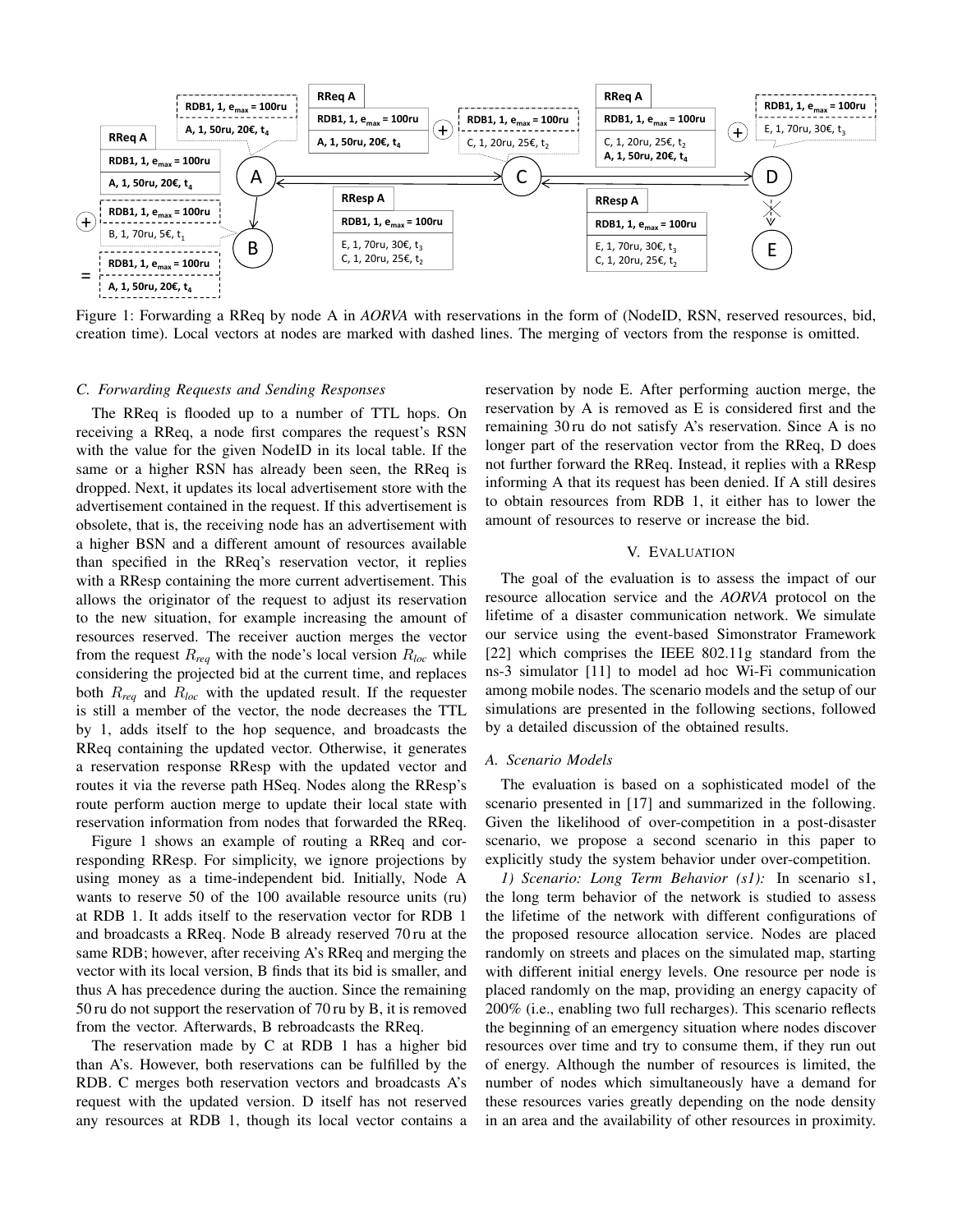Table I: Scenario and Simulation Setup for the Long Term Scenario (s1) and the Over-Competition Scenario (s2).

| Simulated Area $ m \times m $              | $2000 \times 2000$                                     |
|--------------------------------------------|--------------------------------------------------------|
| Max. WiFi Comm. Range $[m]$                | 100                                                    |
| WiFi Standard                              | 802.11g                                                |
| Movement Speed $[m/s]$                     | $1.5 - 2.5$                                            |
| Movement                                   | 13 attraction points with 20% ran-                     |
|                                            | dom waypoint probability                               |
| Density $\lceil n \text{odes}/km^2 \rceil$ | s1: 25, s2: 12.5                                       |
| Max. Battery Capacity                      | 14 400 ru (Resource Units)                             |
| <b>Start Energy</b>                        | s1: normal distributed, $\mu = 67\%$                   |
|                                            | s2: fixed = $30\%$                                     |
| Initial Node Placement                     | s1: random, s2: central                                |
| Number of Attraction Points                | 13 in parks                                            |
| RDB Generation Interval   min              | s1: 2, s2: immediately                                 |
| Energy Amount per RDB  ru                  | s1: $2 \times$ , s2: $0.5 \times$ max. Bat. Cap.       |
| Overall Energy [ru]                        | s1: $2 \times$ , s2: $0.5 \times$ #Nodes $\times$ max. |
|                                            |                                                        |
|                                            | Bat. Cap.                                              |
| Roaming Cost $ {\rm ru/s} $                | 1.0                                                    |
| Heading Cost $\lceil m/s \rceil$           | 3.11                                                   |
| Heading Threshold                          |                                                        |
| - Reservation Oracle                       | .1, .2, .3, .4, .5, .6, .7, .8, .9                     |
| $-$ En Passant                             | .1, .2, .3, .4, .5, .6, .7, .8, .9                     |
| - Greedy Selection                         | .1, .2, .3, .4, .5, .6, .7, .8, .9                     |
| - Reservation Vector                       | .1, .2, .3, .4, .5, .6, .7, .8, .9                     |
| Resource Announcement Timer $ s $          | $5-10$ , $10-20$ , $20-40$ , $40-60$                   |
| Reservation Vector Lifetime   min          | 1, 2, 4, 5, 10, 20, 30, 40, 80, 120                    |
| Reservation Repetition Interval $[s]$      | 1, 2, 3, 4, 5, 7, 10, 12, 15, 20, 30                   |
| Memory Span [ <i>min</i> ]                 | 1, 5, 10, 20, 40, 60, 80, 100                          |
| TTL [hops]                                 | 1, 2, 3, 4, 5, 6, 7, 8, 9                              |

This scenario was used in [17], enabling us to compare *AORVA* against the respective baseline strategies.

*2) Scenario: Over-Competition (s2):* The second scenario s2 models a situation with high competition among nodes and a general scarcity of resources. In this scenario, all nodes start at the same location and have the same knowledge about available resources. Consequently, they compete for a limited amount of resources (only 50% of the demand can be satisfied). Such situations occur in the event of a disaster, for example, when organizations drop additional resources in a disaster area [24]. The scenario helps to assess the benefit of coordination among nodes with *AORVA*, as we expect a lower number of unsuccessful attempts to consume a resource.

#### *B. Evaluation Setup*

Table I summarizes all simulation parameters for both scenarios. Underlined parameters represent the optimal setting for the given scenarios as a result of an extensive parameter evaluation which is not presented in this paper. We configured the damping factor of the Wi-Fi model such that the maximum communication range of a broadcast is 100 m, with the effective communication range in dense scenarios being lower as determined by the 802.11 MAC model [11]. The simulated area of  $2x2 km<sup>2</sup>$  uses real-world map data of a residential district from OpenStreetMap. The nodes' personal movement policy is based on attraction points. Nodes move with a speed between 1.5 and 2.5  $\mathrm{m/s}$  and randomly select one of the 13 locations marked as amenity=park in OpenStreetMap as their next target. Since resources are placed randomly on the

map and, therefore, may not lie on a node's route, nodes may also select a random point as their next target instead of an attraction point. This behavior is controlled with an *exploration factor*, set to 0.2 in our simulations. A node pauses for 15- 20 min before selecting its next target.

Nodes have a maximum battery capacity of 14 400 resource units (ru). Together with a consumption rate of  $E_r = 1 \text{ m/s}$ , this allows nodes to communicate for 4 h in ROAMING state with a full charge. The consumption in HEADING is  $E_h$  =  $3.11 \text{ m/s}$  considering the phones screen energy consumption with brightness set to 50 %. The estimated consumption in ROAMING and HEADING state is based on a power usage study of an HTC Dream smartphone conducted by Zhang et al. [31]. In s1, the initial energy of nodes is normally distributed with a mean  $\mu$  of 67% (9648 ru), which is a typical average battery charge of a user's smartphone [7]. For s2, we set the initial energy to 30% on all nodes to create instant demand for resources. The demand for energy is defined by the *Heading Threshold*. If a nodes energy level is below that threshold it tries to switch to HEADING state in order to collect energy resources. This *Heading Threshold* is optimized individually for the different allocation strategies. Some strategies need to allocate resources sooner than others, for example the *En Passant* strategy that only can allocate resources if the node has a demand and is nearby an energy resource. For *Over-Competition* scenario s2, we increase the *Heading Threshold* for the *Greedy Selection* strategy to from 0.2 to 0.3 to have the effect of instant energy demand for all used strategies. New resources are generated at uniformly distributed random places on the map and broadcast their availability and their remaining amount periodically by a given *Resource Announcement Timer*.

We measure the total number of nodes that are still alive and the available resources on the map over time (with a sampling period of one minute). Additionally, we measure the percentage of a node's lifetime spent in HEADING state, the average time spent with unsuccessful attempts to recharge, and the average first/half/last nodes dead metrics [9]. Each setup is repeated with ten different seeds for all sources of randomness, i.e., affecting node mobility and the placement of resources.

## *C. Behavior in the Long Term Scenario (s1)*

The goal of the resource allocation service is to maintain a high node density as long a possible to support emergency communication for any node in the network. Figure 2a shows the number of online nodes over time for the duration of the simulation. As expected, both the *Greedy Selection* and *AORVA* perform in between the lower baseline (*En Passant*) and the upper baseline (*Oracle*), while allocating almost all resources available during the simulation (Figure 2b). While the overall behavior of a *Greedy Selection* and *AORVA* is comparable, the negotiations in *AORVA* have one significant benefit: *AORVA* further delays the point in time where the first nodes start to run out of energy. The first node dead metric is raised to 7:00h for *AORVA*, compared to 2:47h using *En Passant* and 4:55h using *Greedy Selection*. Using the global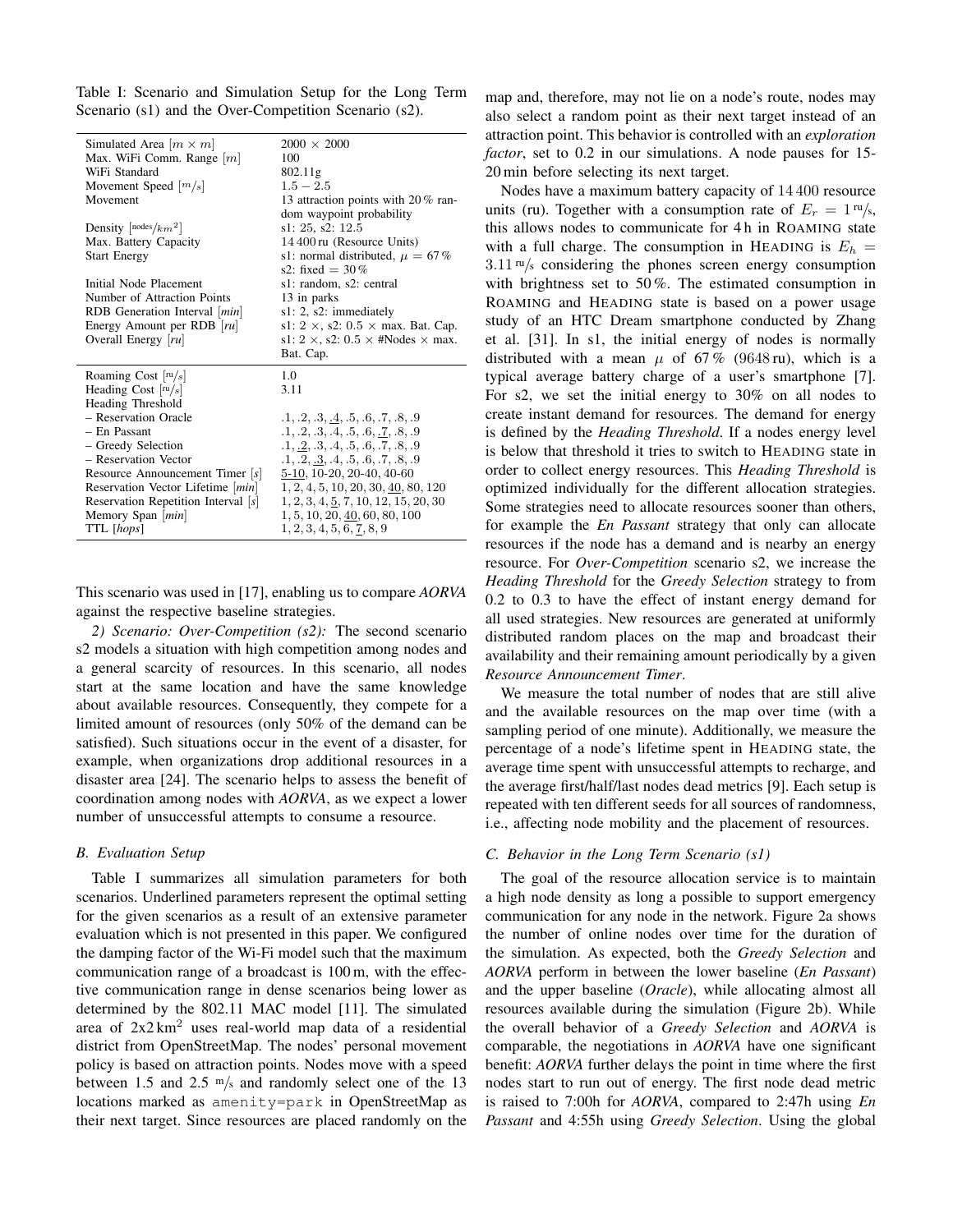

Figure 2: Evaluation results of Scenario 1

knowledge approach (*Oracle*), the first node runs out of energy after 7:55h. Maintaining a dense network and enabling all nodes to benefit from the applications running on top of that network for as long as possible is a crucial requirement. In our previous work [17] we have extensively evaluated the communication characteristics using the emergency communication network in scenario s1, revealing that a successful data exchange is no longer feasible when the total number of nodes drops below 50%. The fact that a fraction of nodes is supplied with energy for a long time afterwards does not lead to any positive effects for the overall network.

Figure 2c displays the percentage of their total lifetime nodes spent in HEADING (successful and unsuccessful attempts). Due to the fact, that nodes in HEADING have a 3.11 times higher energy consumption compared to ROAMING, time spent in this state should be minimized while still enabling a successful allocation and consumption of resources. Except *En Passant*, all approaches have a similar share of HEADING  $(2.267\% - 2.445\%)$  that is necessary to allocate the resources among the nodes. As expected, time spent in HEADING when using *En Passant* is low since nodes only try to consume resources in their direct reach, resulting in low chances of concurrent competitors. Even if there are competitors, the time spent in an unsuccessful HEADING attempt (Figure 2d) is negligibly small due to the proximity of known resources. As *AORVA* increases the overall lifetime of the full network significantly (Figure 2a), this higher node density towards the end of the lifetime results in higher competition for the remaining resources. Consequently, nodes in *AORVA* spend a larger percentage of their time in HEADING (Figure 2c) and have more unsuccessful HEADING attempts towards the end of the lifetime of the network (Figure 2d). This is due to partitions in the network, leading to nodes heading to the same resource from different directions without being able to exchange their reservation vectors beforehand. The impact



Figure 3: Evaluation results of Scenario 2

of increased competition on the performance of *AORVA* is analyzed in more detail within scenario s2, discussed in the following section.

### *D. Behavior for Over-Competition (s2)*

In scenario s2, we can evaluate how strategies deal with an over-competition in case of a scarcity of resources and whether consensus among nodes is reached. As previously discussed, nodes start at the same location with the same demand and knowledge about all resources in the scenario. As *En Passant* does not store information about resources outside of the direct communication range, knowledge is limited to these resources in that case. Figure 3a shows the resulting lifetime of nodes for different strategies. The reservation vectors (*AORVA*) have a significant positive impact, with the difference to *Greedy Selection* being also significantly larger than for scenario s1. Similar to the *Oracle* approach, *AORVA* can allocate almost all available resources immediately (Figure 3b) because all the nodes are in communication range when they start exchanging reservation vectors. This is also reflected in the similar share of time spent in HEADING state (Figure 3c).

The *Greedy Selection* performs even worse than the *En Passant* approach (which does not exchange or store any knowledge at all). This is an indicator that more knowledge without any coordination or consensus can have a significant negative impact on the overall wellbeing of the network. Figure 3c shows that *Greedy Selection* results in a massive increase in the time spent in HEADING (58%) and on average 113 seconds spent on unsuccessful attempts (Figure 3d). Reaching consensus using *AORVA* helps in avoiding such unsuccessful attempts, as nodes can derive that a resource will be depleted before their arrival. A closer look on the data used for Figure 3a shows, that *AORVA* can extend the time until the first node runs out of energy to 44:28 min. compared to 24:50 min. using *Greedy Selection*. The *Oracle* approach can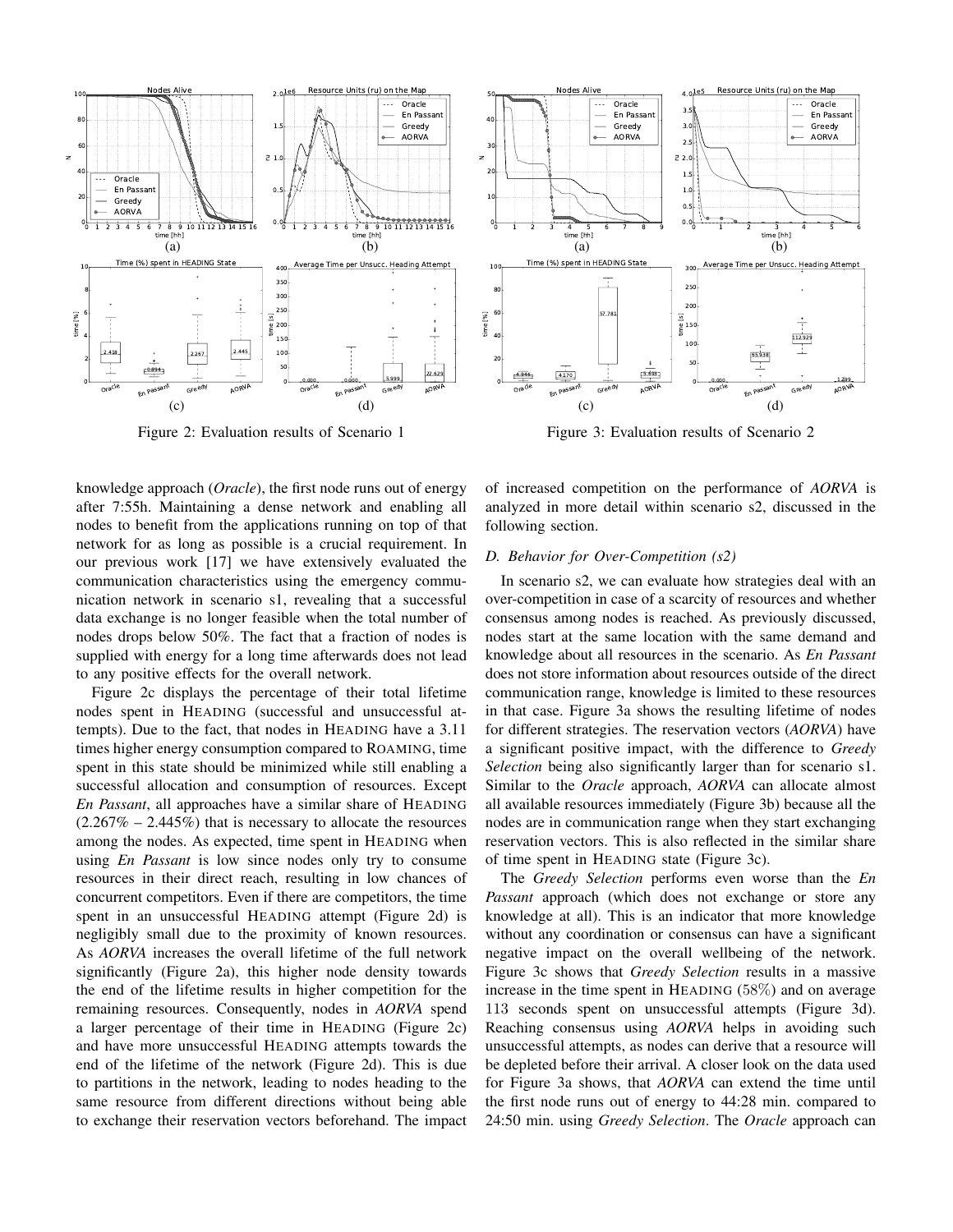further extend this time to a maximum of 2:38h, with all nodes going offline almost simultaneously afterwards. This results in a near-optimal network characteristic for the emergency communication. As all nodes try to charge completely at a resource and reserve the corresponding amount of energy in *AORVA*, the overall scarcity leads to a fraction of nodes that are unable to reserve and access any resource before their battery drains, as shown in Figure 3a. Still, the average time until half of the nodes went offline can be extended to 2:52h, almost reaching the 2:54h achieved with *Oracle* and outperforming the other strategies significantly. As mentioned in Section V-C, this behavior is important for a successful data transfer in the emergency network and, consequently, for the utility of the respective applications.

#### VI. RELATED WORK

The problem of nodes running out of energy is usually addressed by reducing consumption, for example by using energy-aware routing schemes [27] or by applying data aggregation schemes [30]. While those approaches can extend the lifetime of the network, taking additional physical resources into account can increase the runtime of nodes significantly. To the best of our knowledge, there is no previous work on distributing vital resources among nodes in a MANET. However, the underlying concept of resource allocation and distributed consensus has been studied in related areas. Stavrakakis et al. [25] examined a scenario where players choose between a set of limited, low-cost resources and an unlimited resource with high costs. They found that providing players with knowledge, e.g., the number of competitors, may result in a higher social cost than in the case without additional information. Ayala et al. [3] formulated the problem of allocating limited parking spots to drivers as a finite assignment game where each driver selects a parking spot. The closest car will get the spot while the other competitors pay an additional cost for the unsuccessful attempt. Each instance of the parking spot assignment is assumed to be independent of all others, whereas in our case, the additional energy consumption in HEADING state leads to higher demand in all future instances. Parking spots can also be defined as sources of gravitational force [4]. Cars move in the direction of the strongest force, i.e., the area with the most parking spaces instead of just picking the closest spot. This approach reduces the number of competitors in an area with limited resources. Other approaches use a central coordination unit [20] or choose a dedicated coordinator [6] to allocate parking spots or charging stations [23] for electronic vehicles. A reverse situation of the resource distribution game is studied with the problem of recharging static wireless sensor nodes, using vehicles to recharge the nodes [29]. The use of auction-based resource reservation schemes has been studied for network resources like bandwidth or storage [12]. The economic sector uses decentralized market protocols for allocating tasks among agents that compete for scarce resources [28]. In these scenarios, agents trade tasks and resources at prices determined by an auction protocol.

#### VII. CONCLUSIONS AND FUTURE WORK

In this paper we introduced a *decentralized reservation protocol* called *Ad hoc On-demand Reservation Vector Auction* (*AORVA*) to distribute scarce resources among nodes in a postdisaster scenario. The goal of the resource distribution is to extend the lifetime of an emergency ad hoc network and to enable as many nodes as possible to benefit from the respective services for as long as possible. We evaluated *AORVA* in two representative scenarios taking into account high overcompetition of available resources. *AORVA* is especially beneficial in dense scenarios with an otherwise high probability for over-competition among nodes as shown in our evaluation. Here, all available resources are allocated and the lifetime of the overall network is increased to 98.9% compared to a centralized approach. Even if there is little competition among nodes, *AORVA* increases the time until the first node runs out of energy by a factor of 1.42 compared to related works.

We are currently investigating the impact of less greedy recharging strategies, where nodes state a reduced demand and recharge more frequently instead. Thereby, we expect a more evenly distribution of resources across the area, which should help to maintain a connected network while nodes are recharging. In this work, we are considering charging at a resource to be instant, like a node taking an energy pack and moving away. In future work we like to focus on a more realistic charging phase considering large non mobile energy resources, such as a car battery. This will probably have an influence on the nodes movement and will result in a higher node density around energy resources. The impact of this changed behavior on the overall resource allocation and reservation still needs to be investigated. Also considering energy resources that can be carried by a node and distributed afterwards, opens new interesting research questions.

We further conducted a large field trial with 125 people participating in an emergency communication network. Based on the analysis of the participants behavior and interactions [2] during the field trial, we plan to extend our strategies to account for real-world effects of human behavior and additional interaction outside of the application.

#### ACKNOWLEDGMENT

This work has been co-funded by the following projects: the LOEWE initiative (Hesse, Germany) within the NICER<sup>1</sup> project, the German Federal Ministry of Education and Research within the SMARTER<sup>2</sup>, the Software Campus project "DisasterSense" (Support Code: 13N13406 & 01IS12054) and the German Research Foundation (DFG) as part of project B1 within the Collaborative Research Centre (CRC) 1053 –  $MAKI<sup>3</sup>$ .

<sup>1</sup>Networked Infrastructureless Cooperation for Emergency Response <sup>2</sup>Smartphone-based Communication Networks for Emergency Response <sup>3</sup>Multi-Mechanisms Adaptation for the Future Internet